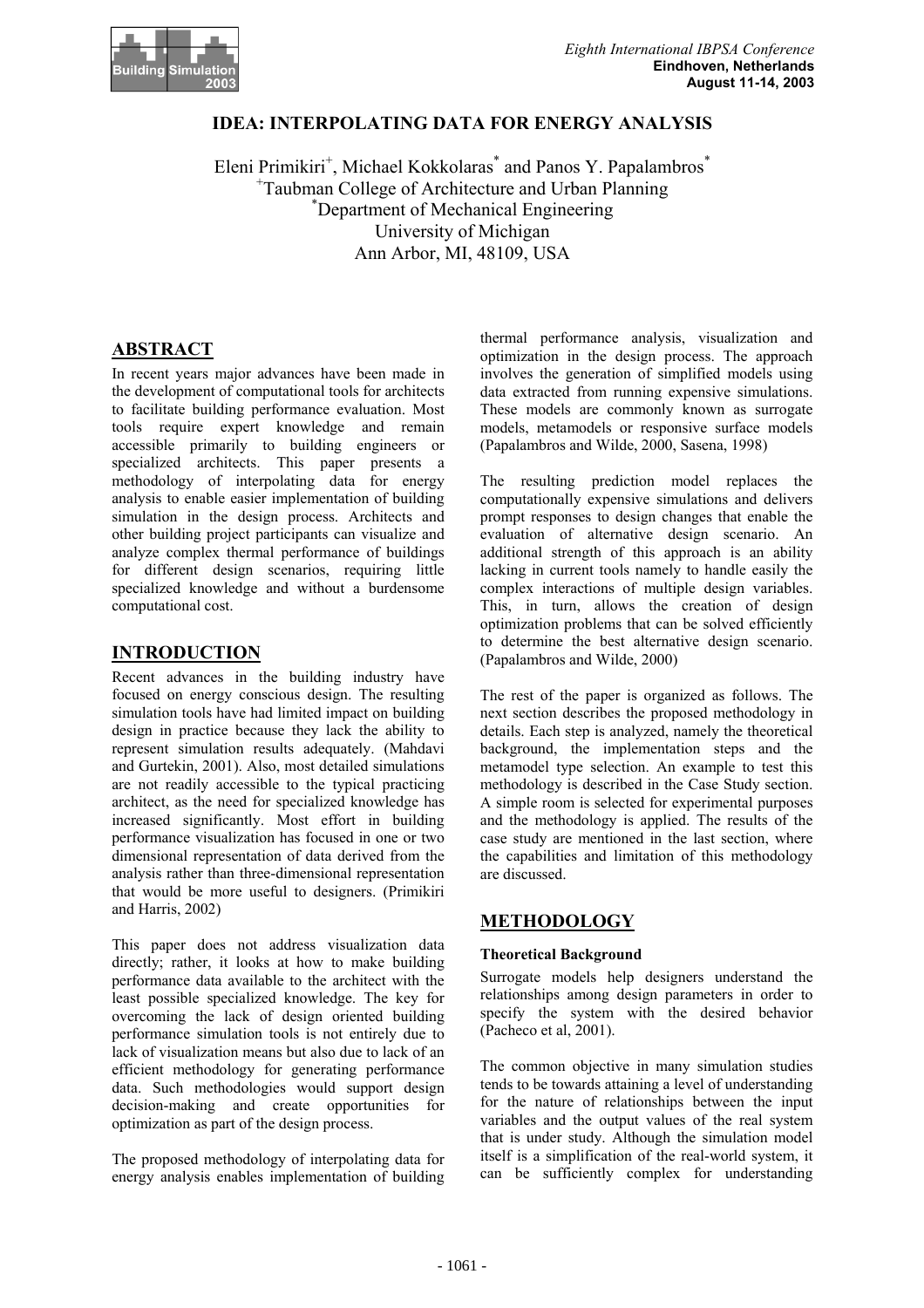multidimensional input-output interrelations: "*Sometimes a simpler (analytic) model may be used as an auxiliary to the simulation model in order to better understand the more complex model and to provide a framework for testing hypothesis about it; This auxiliary model is sometimes referred to as a Metamodel"* (Friedman, 1996).

Metamodels can be often useful in conjunction with Computational Fluid Dynamics (CFD) simulations for fluid and thermal flow analysis that is computationally expensive. This is indeed the case for thermal analysis of buildings and the article focuses on the development of a surrogate model from CFD simulations.

Assuming for simplicity of explanation, a **real system** with only one output variable the inputoutput relationship can be described as

$$
\mu = \phi(x_1, x_2, ..., x_q)
$$
 (1)

where  $\mu$  represents the real system response, and

 $x_a$ 's are the factors (variables) that determine the value of that response. The function  $\phi$  describes the effect of the factors on the response (Friedman, 1996).

In the **simulation model** the function  $\phi$  is unknown to the modeler, and is approximated as closely as possible by  $f$ ,

$$
y = f(x_1, x_2, ..., x_q, \varepsilon)
$$
 (2)

where  $y$  is the simulation response,  $q$  is the number of input variables  $x_a$ , and  $\varepsilon$  represents the simulation error (Friedman, 1996).

In the **metamodel** simulation the unknown function *f* that represents the real system  $\phi$  is approximated by another function  $\hat{f}$  but in this case only with respect to the input variables  $(x<sub>k</sub>)$  that affect the output values.

$$
y = \hat{f}(x_1, x_2, \dots, x_k, \varepsilon)
$$
\n(3)

where  $y$  is the simulation output,  $k$  is the number of input variables  $x_k$ , and  $\varepsilon$  represents the metamodel error. (Friedman, 1996)

The effectiveness of this methodology allows as aforementioned for detailed understanding of the model under study. It allows for generalizations, it facilitates responds in what if questions and provides the ability for multiple hypothesis testing.

#### **Implementation Steps**

Three principal steps are typically taken in creating a surrogate model. The first and most important step is deciding the type of metamodel to be used.

For this model, sample data points are required. The identification and the selection of these points from the input design space is a task completed in the second step. Although there exist several methods that are commonly used for this type of selections, the Design of Experiments (DOE) methods are helpful in determining the set of input variables that best represent the design space. The terms "design space" in this instance do not refer to the geometric space; rather the space defined by the input variables.

Finally, after the metamodel is selected and created its effectiveness is examined on the final step with a simulation validation technique.

#### **Metamodel selection**

There are several types of metamodels typically used in engineering. Some of them will be described in order to give an overview of what is available and to explicate the final selection.

The most common and simplest metamodel is the use of polynomials. For a given data set, one can determine the regression coefficients by minimizing the mean of the sum of squared errors of the predicted output values for the data set. This technique is called least-square fit. This technique is simple to use, the underlying theory is easy to understand and is one of the most computationally inexpensive metamodels. However, when the data sets are large, or more terms are added to the polynomial, the prediction becomes less accurate and thus less efficient. (Sasena, 1998)

Another type of metamodel that is currently widely used is called Kriging. It is a type of metamodel based on Spatial Correlation Functions (SCFs). The main idea behind SCF metamodels is that the errors in the predicted values of a set of simulation runs are not independent, but comprise a systematic function of the input variables. While the error is treated systematically so that the uncertainty can be taken into account in the Kriging technique, the underlying theory can be complex for use and computationally costly (Sasena, 1998).

A different type of metamodel is the Artificial Neural Network. ANNs are non-linear regression models used for function estimation, complex curve fitting and pattern recognition. They are nonparametric models and their weights and biases have no particular meaning in relation to the problems to which they are applied (Orr, 1996). They are based on the "black box" technique where the primary focus is on the understanding of input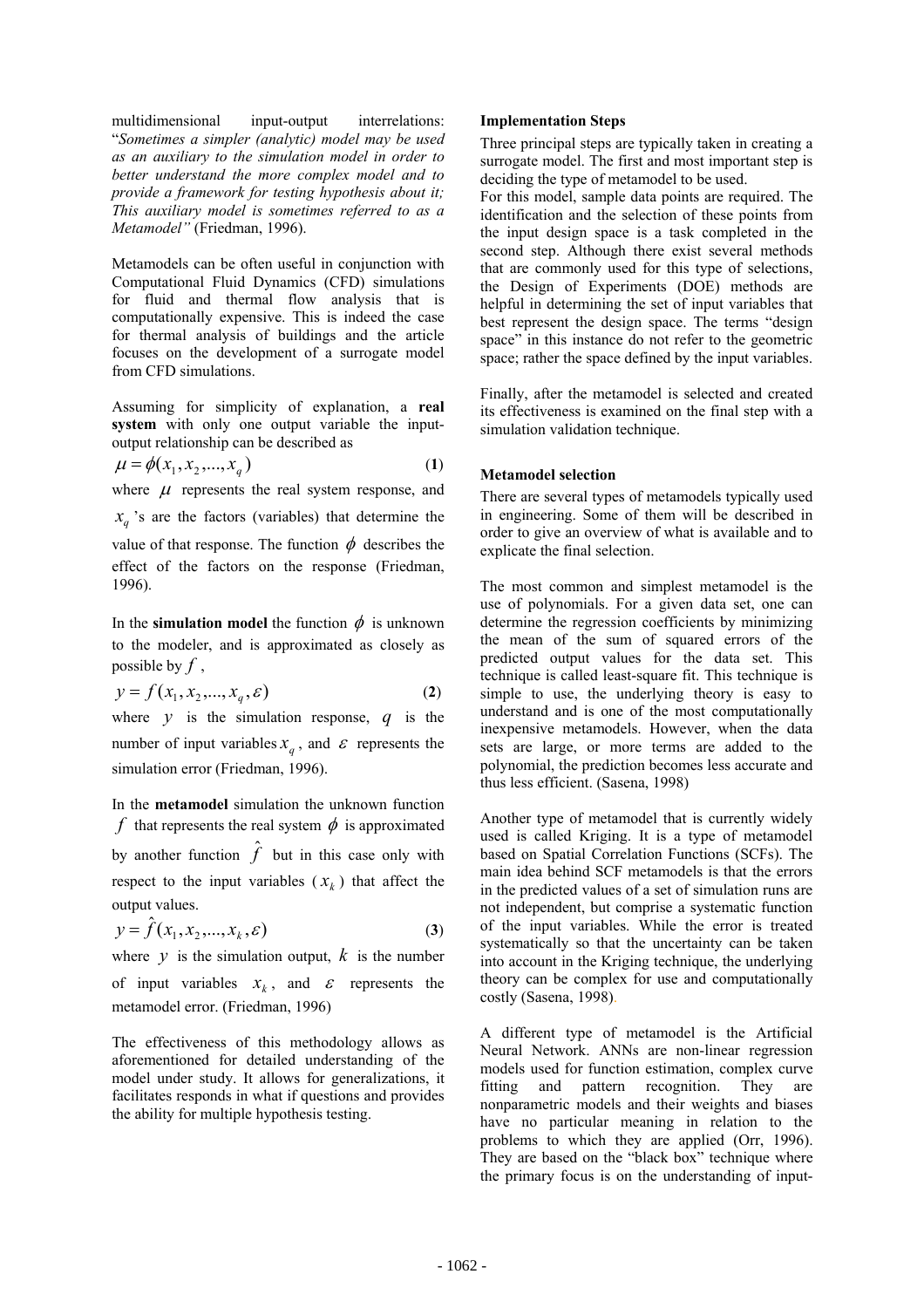output system relations rather than the underlying mathematical equations that describe it. Due to this, ANN is selected as the metamodel for the proposed methodology

To use this metamodel, a set of input variables and its corresponding output values is required. The network is then "mapped" and "trained" so that it allows for new output values or responses to be predicted for a given input set. For a functional relation of the type,

$$
y = f(x)
$$
 (4)  
the independent variable is x

 $(x = \begin{bmatrix} x_1 & x_2 & \cdots & x_q \end{bmatrix}$  and the dependent is *y*.

Thus, the training set consists of paired values of the independent (input) variables and the dependent (output) variables.

$$
T = \{ (x_i, \hat{y}_i) \}_{i=1}^p
$$
 (5)

where  $x_i$  are the input variables;  $\hat{y}_i$  are the corresponding output with the noise; and *p* is the number of pairs used for training. The noise in this case represents the assumed error of the predicted values (Orr, 1996). In fact, the training set only specifies  $\hat{y}_i$  which is equal to  $y_i$  plus a small amount of unknown noise. This error will be assessed in the third step of the metamodel development. This is facilitated by ANN's property that allows one portion of the data to be used for training the neural network while the rest can be used for testing the accuracy of the model.

#### **Design of Experiments**

To determine which sample points are appropriate for training the ANN, DOE techniques are going to be used. There are three important criteria that should be taken under consideration (Lumani et al, 1995):

- The samples must portray nonlinearity: The number of input variables determines nonlinearity and can be captured by the samples.
- Samples must be spread over the input design space ensuring symmetry of the resulting distribution. To enable the model to conduct a sound prediction it has to be trained using data sampled over the entire input design space.
- A minimum number of training samples should be used. Most of the times data collection can be expensive and time consuming.

Random sampling is a widely used technique for generating training samples in ANN. This sampling technique has many drawbacks, among which the most important is its inability for guaranteed symmetry in the entire input space (Lumani et al, 1995). The samples are distributed over the design space, but not necessarily evenly spread.

Alternatively, factorial designed experiments are commonly used for balanced sampling. These techniques are popular in the statistical literature and are primarily used in linear models. The use of factorial design for nonlinear models requires multiple levels for each input variable and can be costly if the model requires many input variables and levels (Lumani et al, 1995). For example, a full factorial design for *d* input variables and *L* input levels for each input variable requires  $L^d$  number of samples.

A common technique used in ANN is the Latin Hypercube Sampling (Lh). Lh allows samples to be selected for a design space with *N* dimensions exceedingly sparsely at *M* points (Lumani et al, 1995).

More specifically, in Lh the first point is selected randomly, from the  $M^N$  nodes of the design. This point is considered a representative of its strata leaving a  $(M - 1)^N$  new design space. The same procedure is followed until the design space is empty and there are no more levels.

For example, in Figure 1, assuming a case of two input variables  $x_1$  and  $x_2$  the variable design space is described by a grid of  $9^2$  points. In a full factorial technique, all of the  $9^2$  points would have to be used. In Lh, only 9 points are enough to describe all the design space.



*Figure1. Latin Hypercube sample points selection in a x-y dimension space* 

The first sample point is selected randomly (square dot on Figure 1) and is considered the representative of the row and column of its level. Thus by eliminating these axes, the grid size is  $8^2$ . This procedure is followed until there are no more points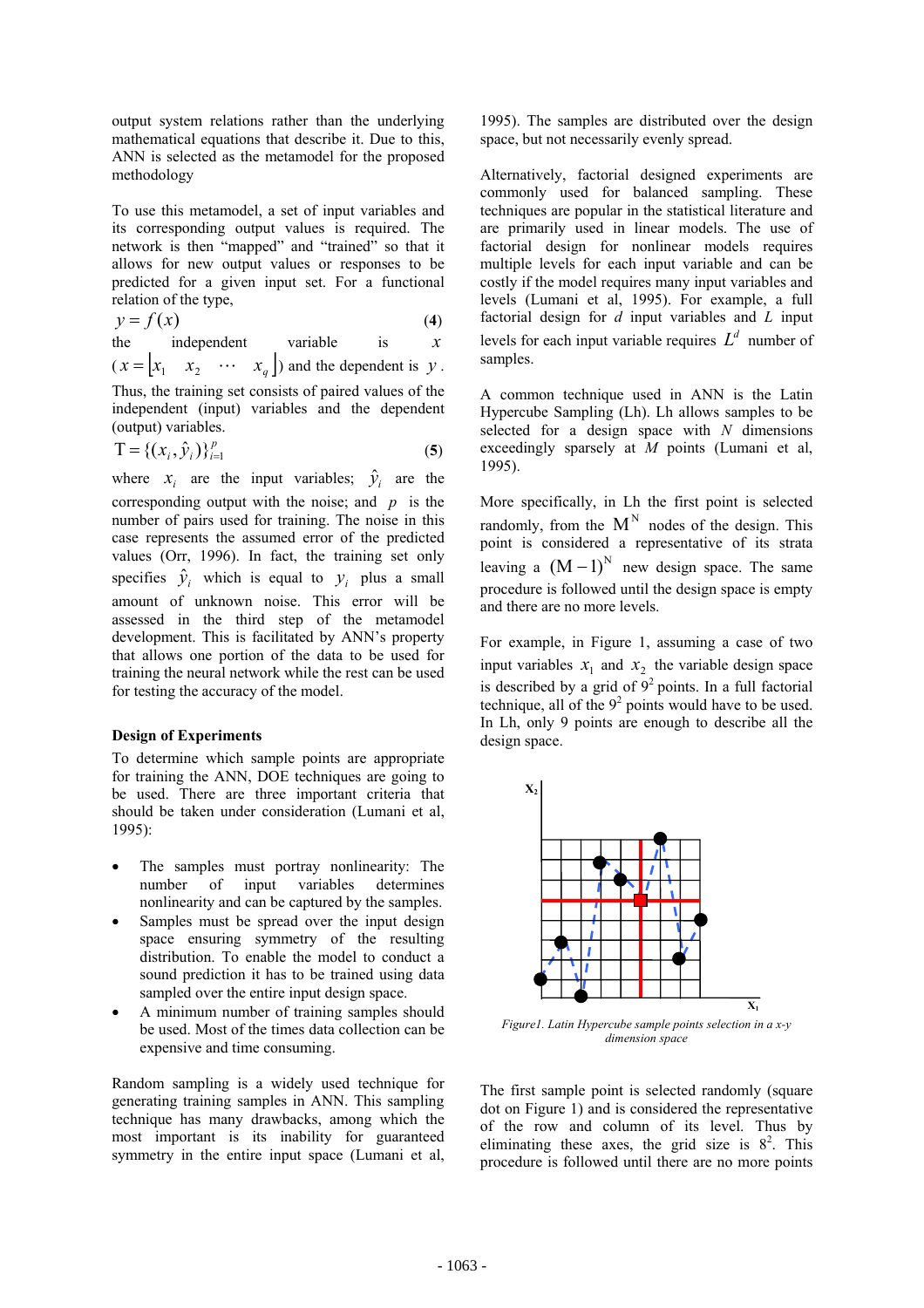left. On Figure 1, the points selected represent one of the many scenarios that can be generated using Lh.

There are more than one Latin hypercubes that can be generated for the same experiment (see Figure 2). The criterion posed on the selection of the Lh that best represents the design space is to maximize the minimum (Euclidean) distance of the sample points. The maximum minimum distance would mean that the sample points are more scattered in the design space. In Figure 2, the first Lh has the maximum minimum Euclidean distance, and thus is the best. This criterion is mainly used so that extreme cases like the second graph on the same figure can be avoided.



*Figure 2 Two different Latin hypercubes. The Euclidean distance is shown by the line* 

This technique succeeds in fulfilling all aforementioned criteria and thus it is going to be used in this methodology.

#### **Validation**

After the sample points are selected and the ANN is created, an important step is to examine the metamodel's validity. The metamodel would need to be tested for two types of validity, *internal* and *external*. (Friedman, 1996) *Internal* validity indicates the degree of error of the metamodel while approximating the simulation model. *External* validity reflects the degree to which the metamodel accurately approximates the real-world system. In this paper only internal validity will be assessed.

After the ANN is prepared the model is ready to be used for prediction on new sample points. However, frequently models fail to perform as well on new data. To estimate this error, there are two practical and commonly used techniques, cross validation and the *jackknife* approach.

In the cross-validation technique, if the data is not scarce, the set of available input-output measurements can be divided into two parts: one part for training and one part for monitoring the errors (Orr, 1996). Thus, all different models trained in the training set can be compared on the test set. The portion of the data to be kept for validation is varying.

One variation is to partition the original set of *p* patterns into a training set of size *p-1* and a test of size 1 and average the absolute error or the relative error on the left-out pattern over the *p* possible ways of obtaining such a partition. This variation is intended to avoid the possible bias introduced by replying in any one particular division into test and train components. This technique is called leave-oneout (LOO) cross-validation (Orr, 1996) or else jackknife approach (Friedman, 1996).

The advantage of this method lies in the fact that all the data can be used for training and none has to be held back in a separate test set. This is the main reason for employing this technique for this model formulation. With the use of absolute-error and relative error calculations the model can be validated.

When  $x$  is the input, the trained model predicts the output  $f(x)$ . Since the true output  $y(x)$  is given, the absolute-error can be calculated as follows:

$$
AE = |y(x) - f(x)| \tag{6}
$$

AE give a suggestion on how good the prediction is. The calculation of the relative is a better indication for the accuracy of the prediction:

$$
RE = \frac{y(x) - f(x)}{y(x)}\tag{7}
$$

#### **CASE STUDY**

While the proposed methodology seems feasible on a theoretical level, the most challenging task appears on its implementation. Thus, a case study is conducted to demonstrate the functionality of the methodology and to determine the limitations and advantages of such approach.

This simulation selection is based on the fact that CFD simulations require plenty of time to generate. Thus approximating, interpolating or extrapolating the flow fields using intermediate existing flow fields would be an effective way of obtaining an understanding of the flow behavior with changes in parameters such as geometry and time. (Shahnawaz, 1999).

The case study considers a room of 10x15 square feet, for velocity magnitude prediction with inlet and outlet ventilation ducts. Properties of the diffusers like the diameter, their position and the inlet air flow rate and temperature, are controlled.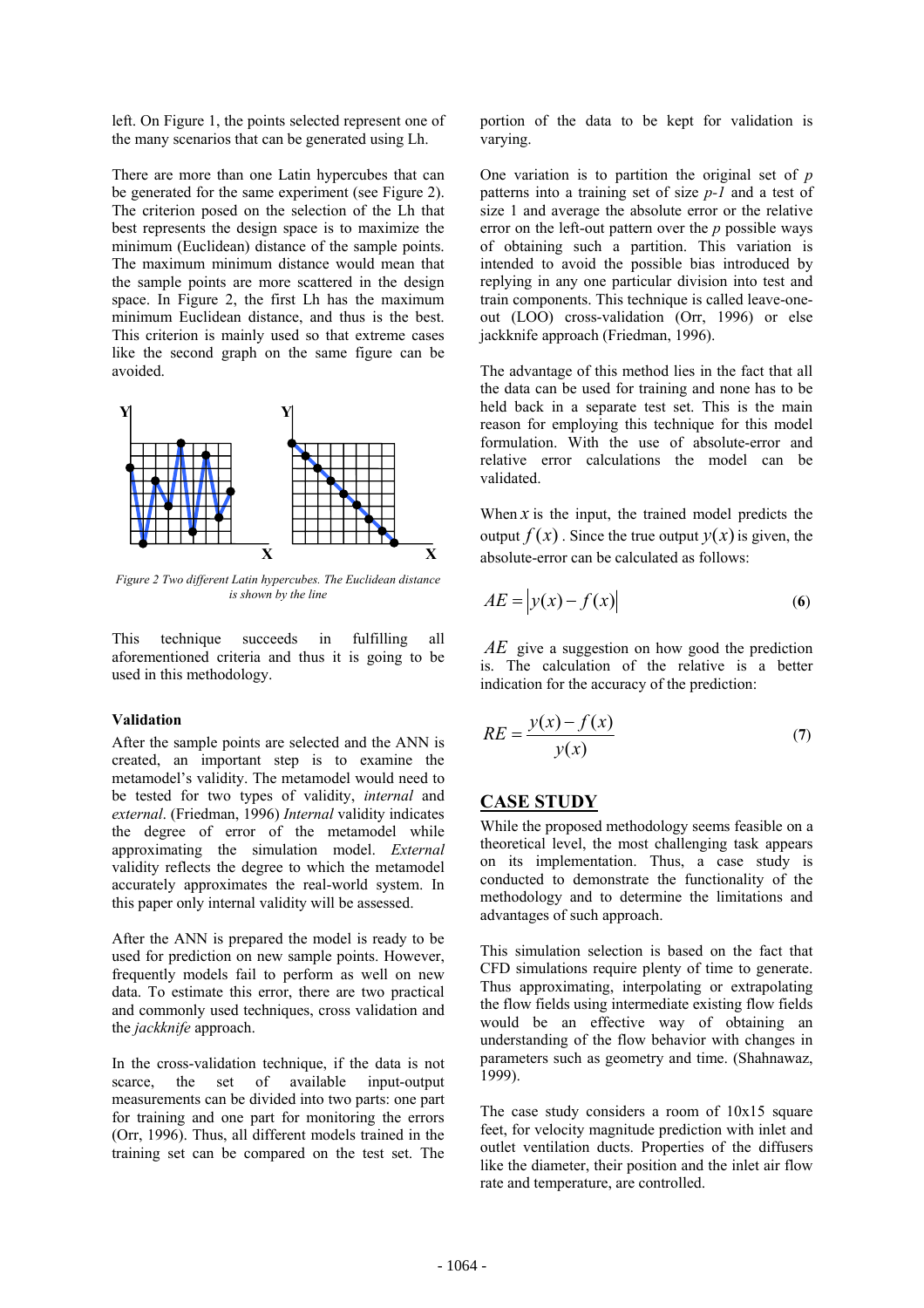

*Figure 3 The room model with its variables* 

There is a mix of discrete and continuous variables used: The wall number of inlet duct (wid) and the wall number of the outlet duct (wod) represents the orientation (Figure 3). The normalized position of the inlet duct (pid), the normalized position of the outlet duct (pod), the inlet duct diameter (did) and the outlet duct diameter (dod) are geometric variables. Finally the inlet duct velocity (iv) and inlet duct temperature (it) are also varying. Velocity magnitude will be used for the output value. The bounds of these variables are listed on Table 1.

*Table 1. The boundaries of the 8 input variables X= [wid, wod, pid, pod, did, dod, in, it]* 

|    | wid | wod pid |     | pod | did | dod               |    | iv  |
|----|-----|---------|-----|-----|-----|-------------------|----|-----|
| Ub |     |         | 0.1 | 0.1 | 0.6 | 0.6               | 68 | 1.5 |
| Lb |     |         | 0.9 | 0.9 | 0.9 | $\vert 0.9 \vert$ | 78 | 2.5 |

While preparing the ANN, the most difficult task is to create the training sets. As described before in the methodology section, the next task is the selection of sample points. The number of sample points (*p* in equation 5) used for the ANN training is decided empirically. One hundred Latin hypercubes were generated and the one with the maximum Euclidean distance has been chosen as the best.

The next task after selecting the sample points which is a set of input vectors is to generate the geometric models for the CFD simulation for each of these vectors. GAMBIT is chosen as the modeling tool (FLUENT, 1999). An automated routine has been created to facilitate this process. In GAMBIT a simple mesh technique is used that creates mesh fields of 925 nodes. In Figure 4 one case is illustrated with the inlet and outlet ducts shown by the arrows.



*Figure 4. Mesh example* 

After the geometric models are created they are simulated in FLUENT, for generating the output; the velocity magnitudes (FLUENT, 1999). It is assumed that the outside temperature of the walls was  $60^{\circ}$  F, and the wall material is the same for all four walls using an 8-inch common brick wall the properties of which are shown on Table 2. The calculations are based on a steady state flow. Another automated routine has been created to store all velocity magnitude data.

 *Table 2 The values the 8-inch common brick wall properties* 

| Specific Heat               | Cp | $0.2$ Btu/lb*F         |  |  |
|-----------------------------|----|------------------------|--|--|
| Density                     | р  | $120$ lb/ft $\hat{ }3$ |  |  |
| <b>Thermal Conductivity</b> | K  | $0.42$ Btu/h*ft*F      |  |  |

With this step all data are available for the ANN's training. The final task is the validation. With the leave-one-out technique the absolute value and the relative error are shown on Figure 5 and 6 respectably. The absolute error values are between 0 and 0.07 except of 4 cases that are between 0.15 and 0.25 and one case that is close to 0.42. Similarly for the relative error it is between a range of 0 to  $12\%$ except of 2 cases that are close to 30%, one case close to 50% and one close to 80%. Overall these results were expected and are satisfactory.



*Figure 5 Absolute error of the 50 samples*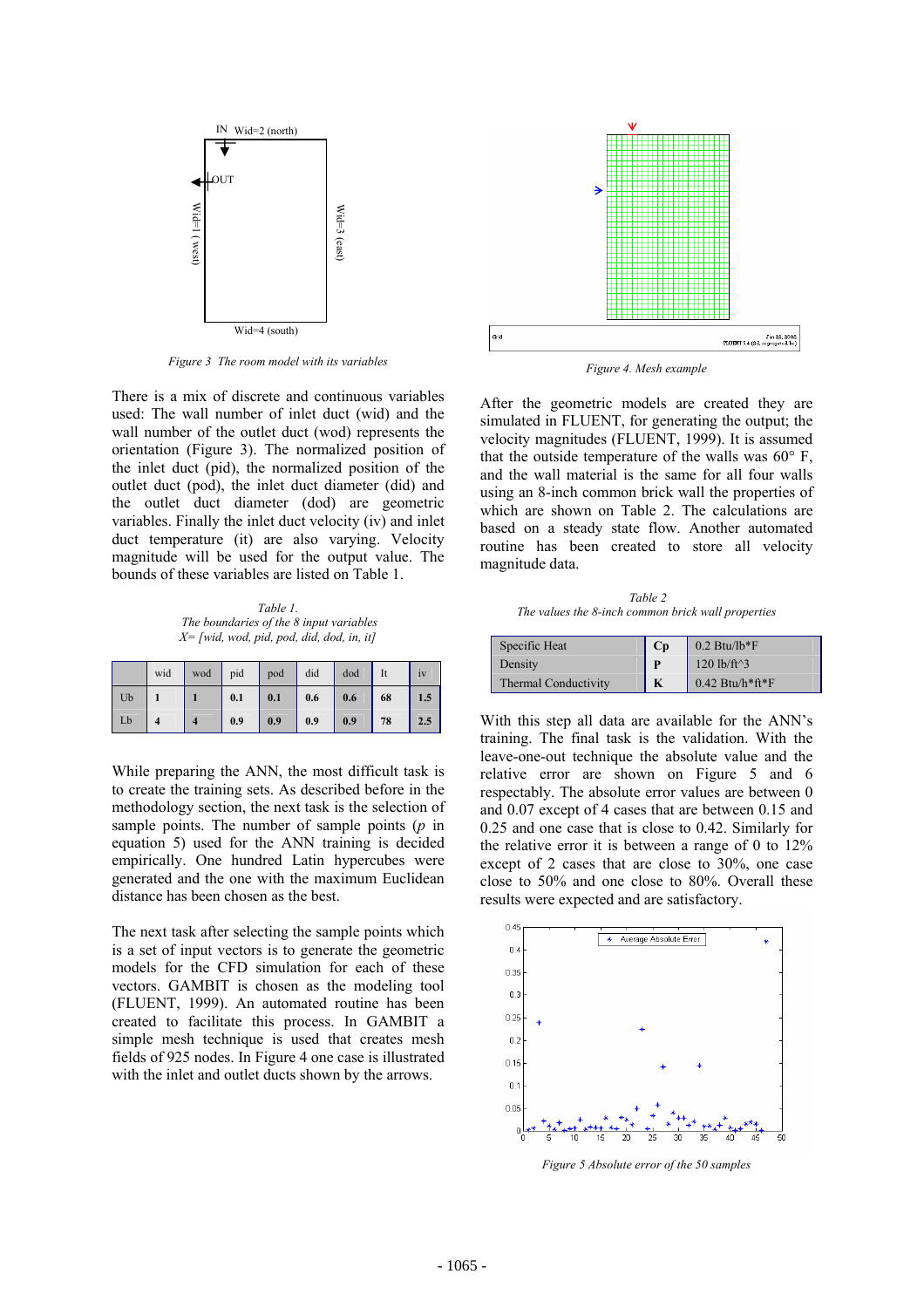

*Figure 6 Absolute value of relative error of the 50*

Figures 7 and 8 compare the output of a sample case simulated in FLUENT to the one predicted from ANN. The match is acceptable.



*Figure 7 and 8 Two velocity magnitude fields are shown generated from Fluent and from predicting model respectably* 

Even in the case of a 0.2 average absolute error and of a 50% relative error, the comparison shown on Figures 9 and 10 indicates that a practicing architect can depend on the predicted output to make decisions for the building and obtain an overall idea of the flow inside the room.



 *Figure 9 and 10 The velocity magnitude of a case with 0.2 absolute error and of 50% relative error.* 

The automated method for building the geometric model with GAMBIT as well as with FLUENT simulation was done using C++. For the development of the ANN, the Matlab neural network toolbox (Mathworks, 2002) was used. A routine was used for validating the model. Finally for getting the output of FLUENT and feeding it to the Matlab, a sorting function was used, again implemented in  $C++$ .

# **CONCLUSIONS, LIMITATIONS AND FUTURE WORK**

The methodology was applied in a very simplified example, of a two dimensional fixed size room space. Summarizing the steps that needed to be followed from a developer's perspective one should:

- 1. Select the input variables and their bounds
- 2. Select the desired output type (e.g temperature, velocity magnitude, etc.)
- 3. Select the metamodel to be used
- 4. Select a DOE to generate the sample points to be used in the metamodel
- 5. Simulate the sample points to get the output for the training sets
- 6. Conduct a validation

The metamodel is then ready to be used for predicting selected values. To deal with more complex scenarios of varying room sizes, or shapes, or even materials, a "library" of neural networks for predicting flow should be used. In the case study analyzed on the previous section, velocity magnitude was the output. Alternatively one could predict temperature distribution or any other FLUENT output. With this option a more global analysis is enabled. Getting this methodology a step further a different simulation could be used for lighting or acoustics' analysis.

From a user's perspective, once this methodology is automated, all that is needed is the selection of input values that are within the predefined bounds.